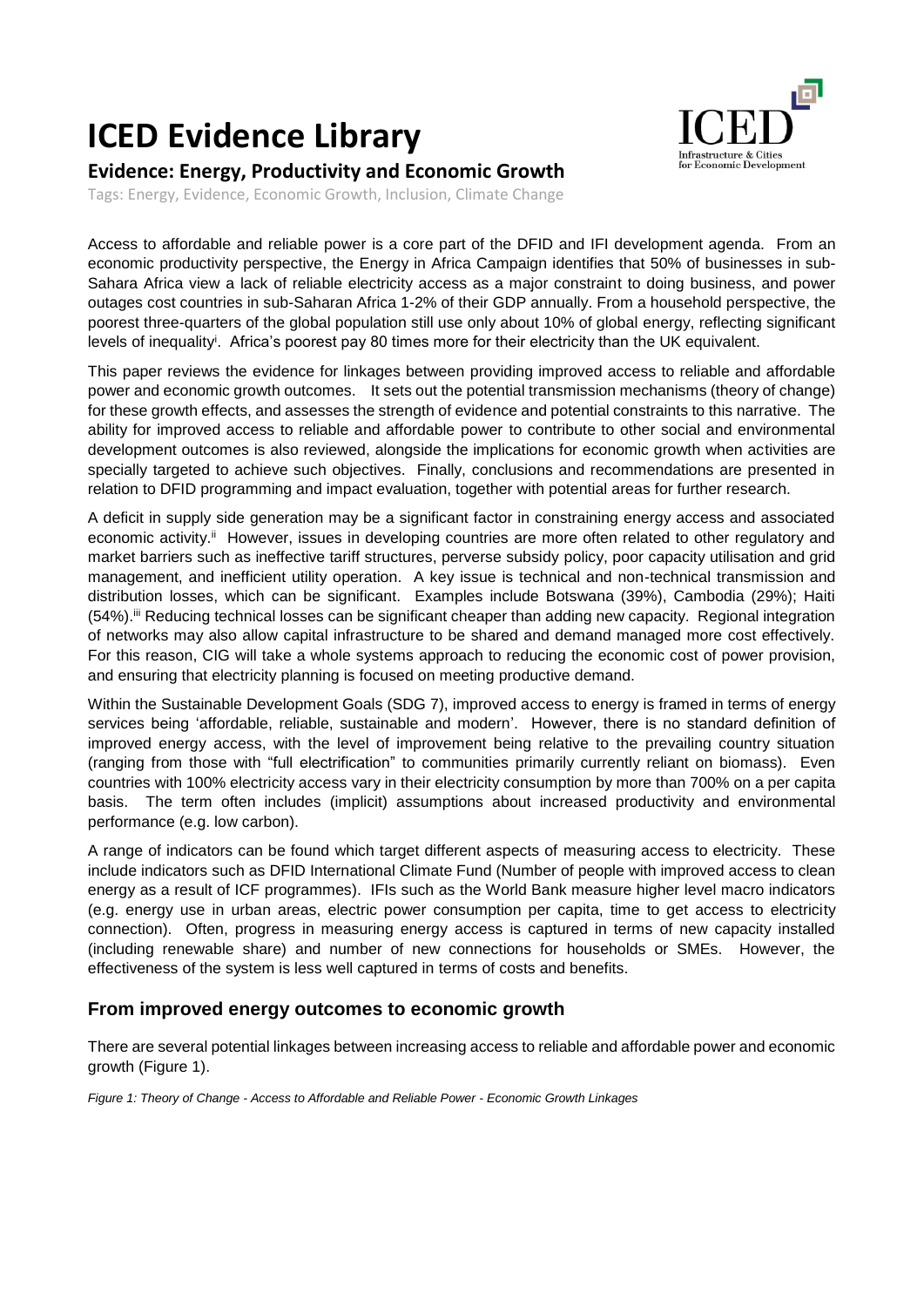

These economic benefits flow differently to different stakeholders, and generate economic benefits for these groups both directly and indirectly, alongside longer term transformational effects. The overall description of linkages between improved access to energy and economic growth is set out below.

- *Improved social welfare outcomes:* There is strong evidence that improved access to reliable and affordable power can deliver significant social welfare benefits that underpin long-term economic growth, including improved education, health and income generation outcomes.<sup>iv</sup> For example, education levels of children are improved by allowing additional study and access to information.<sup>v</sup> Earnings are also likely to be higher in electrified households. $vi$  Improved electrification can also improve awareness of gender issues (e.g. safety and uptake of family planning services). There is strong evidence that improved access to power reduces the socio-economic costs of environmental pollution from energy-related pollution such as particulates and to reduce the economic burden of disease, particularly for women.<sup>vii</sup> More reliable and affordable power can support better provision of public services (such as vaccine refrigeration, sterilisation, operating theatre support, and extend opening hours.viii
- *Reduction in power outages and lost productivity:* Better management of power systems and utilities can reduce the incidence of power supply disruption, whether planned (e.g. load-shedding) or unplanned. In addition to a lack of capacity, outages can also be caused by fuel shortages, poor grid management and shutdowns for repairs due to poor maintenance. Power disruption can shutdown critical infrastructure such as water supply, financial services and telecommunication networks as well as disrupt wider economic activity. This creates significant economic costs. in sub-Saharan Africa, an average of 4.9% of annual sales are estimated to be lost due to electrical outages, with very high losses reported in the Central African Republic and Nigeria.<sup>ix</sup> The use of back-up power generation to mitigate poor grid-based supply increases costs for businesses. In 2012, the cost of fuel for back-up generation (across businesses and households in Africa) is estimated to have been at least \$5 billion, significantly more expensive than the equivalent grid price.<sup>x</sup> Improving energy planning, grid operation and making investments in the most cost effective way can reduce the incidence of power supply disruption, increasing sales and reducing expenditure on backup generation. The outage costs for African firms are estimated to be in the range USD  $0.60 - 3.32$  per kWh. $\alpha$  It is estimated that the elimination of outages in Uganda would increase GDP by 2.6%.<sup>xii</sup>
- *Lower energy costs:* There is strong evidence that reducing the costs of electricity consumption for SMEs and households allows financial resources to be put to other economically and socially productive uses. This is particularly true where the use of diesel generators for electricity or kerosene for lighting are prevalent, and where these can be displaced by more reliable and lower cost grid electricity. Alternatively, it allows for an increase the amount of power consumed where this is a binding constraint.<sup>xiii</sup> Better grid management and lower overall system costs can also result in lower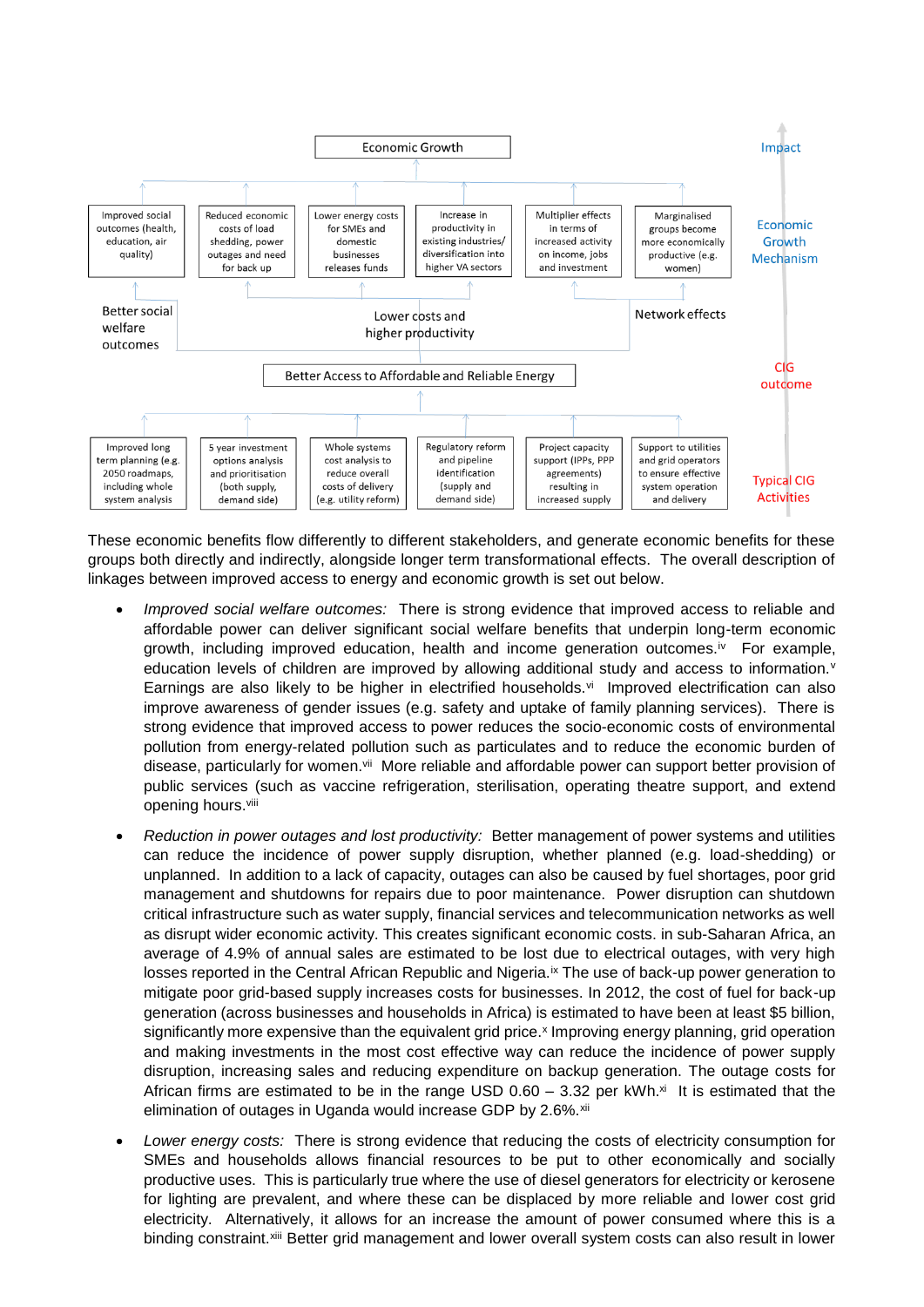electricity prices, as can improvements to the efficiency of generation and transmission & distribution infrastructure. Where costs of electricity fall, but prices remain the same, economic gains flow to the utilities themselves which may allow for balance sheet improvement and greater capacity to invest in the network. Reduction in power prices may also be feed through into lower inflation rates and support macro-economic sustainability;

- *Increased productivity and diversification:* Improvements in the quality and cost of electricity access allows for greater commercial productivity (both for SMEs and household businesses). Improved lighting allows for extension of operating hours, and goods and services can be delivered to a higher quality and potentially with lower energy cost per unit. Greater access to electricity can increase the productivity of existing economic activities (e.g. supporting textile workers by enabling the use of electric sewing machines). New economic activities with greater load demands (e.g. welding) also become accessible. There may be a level of diversification of economic activity (e.g. into light manufacturing industries and services), creating jobs and additional economic opportunity. Within the household, women and children may benefit from using for more productive economic income generating purposes.<sup>xiv</sup> Energy service and product markets may also expand (e.g. energy efficient equipment);
- *Wider economic transformation effects:* Income generation effects from improved access and quality of electricity supply can be re-invested in further productive activity or feed through into consumption, both of which can deliver an economic multiplier effect; Diversification of economic activity can reduce income volatility for businesses and households, which in turn increases capacity to take on economic risks and make new investments. There are also short run Keynesian effects (increased economic activity from infrastructure investment and construction processes) associated with investment in energy sector improvement (e.g. new capacity, better transmission);
- *Inclusive growth pathways:* Improved access to affordable and reliable power can, if properly targeted, provide opportunities for women and marginalised groups to become involved in enterprises in the energy value chain thus widening the potential reach and therefore the basis for longer term economic growth. This enables them to contribute to the city economy, often as part of the informal economy serving the formal economy, or to transition to the formal economy over time. $\infty$  There is strong evidence that power sector investment delivers strong economic growth returns.<sup>xvi</sup> One estimate suggests that, in the context of sub-Saharan Africa, every additional \$1 of power sector investment could boost GDP by around \$15.<sup>xvii</sup> Large capital investments in energy infrastructure would have immediate Keynesian effects in terms of stimulus, as well as a range of potential longer term economic benefits.

## **Constraints on growth narrative**

While there is strong evidence that improved access to power can support economic growth outcomes, there are several potential constraints to this growth narrative as set out below: xviii

- *Affordability:* Access to power must be affordable for intended beneficiaries. Affordability should be assessed in the context of potential alternatives, and include willingness and ability to pay;
- *Accessibility:* Improved energy services must be accessible to a broad range of economic actors to facilitate inclusive growth, rather than captured by existing users or higher income groups;
- *Reliability:* Power networks should deliver reliable supply to support productivity and reduce the need for expensive back up or alternative fuels which erode the economic benefits;
- *Suitability:* Improved supply should be aligned with potential demand, with a focus on providing connections of a quality that can support economic activity (e.g. for energy intensive SMEs);
- *Policy risk:* Activities should be sensitive to regulatory and market trends (e.g. grid extension, subsidy policy) to ensure that infrastructure does not become obsolete or stranded;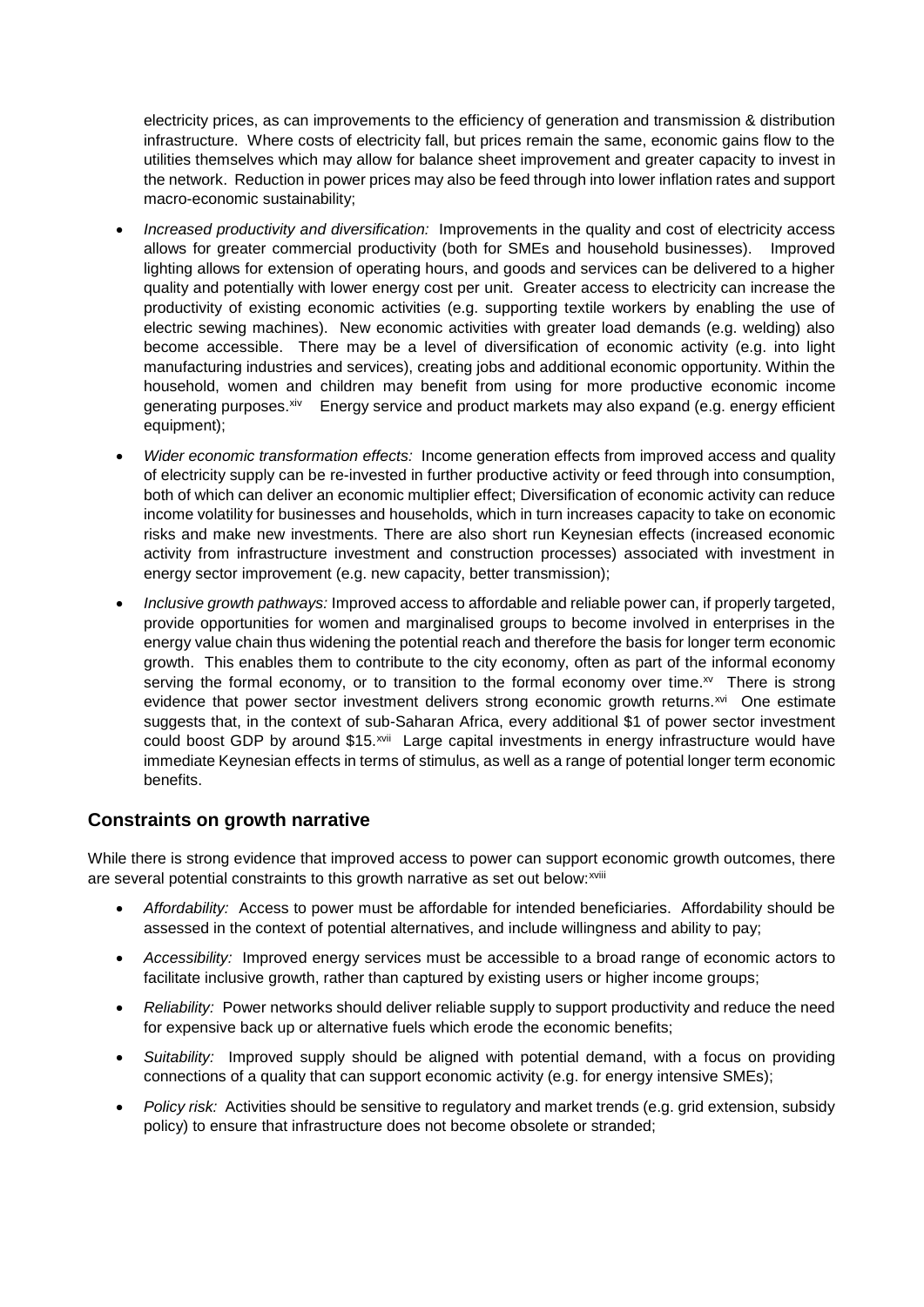## **Implications for achieving other development goals**

#### *Social Inclusion*

- Increasing electricity capacity or the number of connections does not necessarily deliver economic benefits for low-income and other marginalised groups. Often, new capacity is consumed primarily by industry and middle to high-income households – particularly as many low-income households are not connected to the grid.xix New investments tend to gravitate towards serving these higher income segments which can provide economies of scale (e.g. revenue per connection), offer stronger ability to pay and may subsequently engage in higher value-added income generating activities;
- Ensuring that low-income and other marginalised groups enjoy the benefits of new installed capacity is likely to require additional interventions, for example in extending the electricity grid to informal settlements or establishing tiered tariff structures so that low-income households are cross-subsidised both connection and usage. This can result in overall economic growth rates being lower, although growth effects are almost certain to be more evenly spread;
- There is the potential for increased job creation in labour intensive sectors supported by better electricity supply, particularly where there are spill-over effects (e.g. construction, food processing, textile manufacturing). However, these benefits may only be realised where accompanied by enabling government policies or complementary investment in extending the grid;
- There is strong evidence that women are disproportionately impacted by a lack of access to electricity, and that the distributional effects of improved access may favour women's economic and social empowerment.<sup>xx</sup> Research suggests that female politicians are more likely than men to push for increased access to cleaner and affordable energy options that would benefit women. This may in turn have strong economic multiplier effects as evidence shows that women reinvest income towards family welfare expenditures such as education.<sup>xxi</sup>
- Socially inclusive energy interventions have the potential to benefit lower income and marginalised groups (e.g. developing women-owned small scale enterprises), but this may result in lower rates of economic growth in the short run.<sup>xxii</sup> However, in the long run, more socially inclusive programmes can offer a stronger basis for more sustainable and broader-based economic development, helping to reduce spending on welfare budgets and bringing new groups into the formal economy.

#### *Climate and Environment*

- More efficient electricity systems can lead to overall lower fossil fuel use due to better planning, capital investment and grid balancing. Improved reliability can also avoid the need for inefficient back up. Both factors result in lower GHG emissions. A switch to cleaner fuels (both on- and off-grid) can also reduce GHG emissions.<sup>xxiii</sup> Doubling the share of renewables in Africa for example, could potentially increase socio-economic welfare by 2.7-3.7% beyond GDP growth.<sup>xxiv</sup>
- Improved access to affordable and reliable power can also provide environmental (and health) benefits where this access displaces end-user consumption of polluting diesel, kerosene, other fossil fuels. Poor air quality creates significant health and mortality impacts for poor and vulnerable populations which carry significant economic costs.<sup>xxv</sup> Air pollution related mortality and morbidity are estimated to have annual economic costs of 1% of global GDP by 2060.<sup>xxvi</sup> Improving air quality avoids the cost of medical care and lost labour.
- Reducing the share of dirty fossil fuel use in power generation (e.g. coal) as part of system optimisation can also provide strong environmental benefits with significant equity implications.<sup>xxvii</sup> Air quality impacts are often borne by those who live close to large emitting generation facilities, but who do not enjoy the benefits of electricity consumption.<sup>xxviii</sup> Waste products (solid waste, sludge and cooling water discharge, and environmental contaminants such as toxic heavy metals, radioactive material, hydrocarbons and sediment) may also be avoided.xxix
- Improving the affordability and reliability of electricity provision may moderate the unsustainable consumption of biofuels, including wood, charcoal, dung and agricultural residues, which can in turn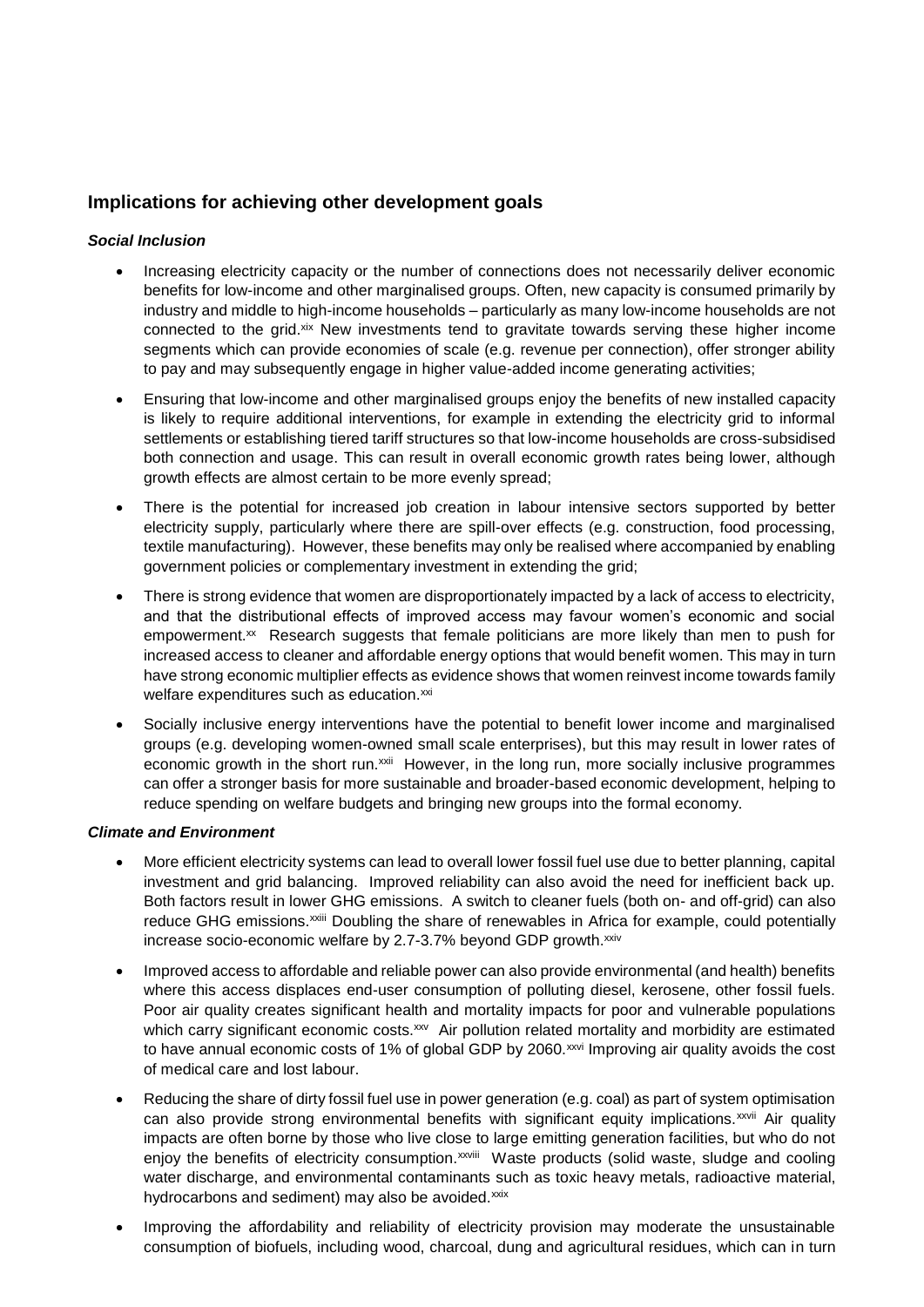support more sustainable eco-systems, avoid deforestation and improve biodiversity. All of these may have significant non-market socio-economic benefits.<sup>xxx</sup>

 $\bullet$  Cleaner energy systems typically carry higher capital costs than their fossil fuel based alternatives. $xxx$ Even though renewable energy systems are expected to be competitive over the medium term, this still creates short term opportunity costs (e.g. potentially reducing funds for investment in improved access which may have higher socio-economic returns). xxxii However, as renewable energy costs fall, and carbon regimes become more restrictive, power systems can capitalise on increasing their share of clean energy, potentially saving money, reducing price and currency risk for imported fossil fuels and supporting balance of payments.<sup>xxxiii</sup> IRENA estimates that the costs of renewable system development in Africa might be approximately US\$1 trillion lower than for an equivalent fossil fuel scenario.xxxiv

#### **Conclusions and Recommendations for further research**

There is strong evidence that improved access to reliable and affordable power can have significant economic growth benefits. Reducing the overall economic costs of provision, and addressing access for underserved communities can result in a range of benefits, including improved welfare (improved health and education outcomes), lower economic costs associated with reduced outages, lower electricity prices, greater productivity and diversification of economic activity into higher value added sectors, multiplier effects from increased provision and consumption of energy services and the empowerment of currently excluded and marginalised groups to enter economic and labour markets.

There is strong alignment between improved access to power and social inclusion with few identified tradeoffs. However, improvements in system efficiency and cost may not automatically result in strong social distributional benefits, particularly where poor communities do not have access to grid electricity, and economic benefits may therefore be captured by higher income groups. They face other barriers (e.g. informality) that prevent access. Improved access for the lowest income groups and most marginalised communities (households and non-formal sector businesses) may need to be supported through cross subsidy, as marketbased solutions will orientate towards those with greater ability to pay. Nonetheless, many low-income households are willing and able to pay tariffs reflecting the levelised costs of electricity as these are lower than current alternatives. Where cross subsidy exists, the overall economic benefits may be lower for sociallyoriented programmes.

Where improved access is combined with clean energy provision or energy efficiency, then the co-benefits for between economic growth and sustainability are strong. Renewable energy solutions can deliver lower operating costs than fossil fuel alternatives, with declining costs and increasing efficiencies forecast over time. Energy efficiency improvements may have short paybacks and strong cost saving benefits. However, the higher capital costs of low carbon energy can reduce returns in the short term and create opportunity costs for investing in other priorities (e.g. extending energy access). They may also require subsidy or other financing support. In the longer term, more environmentally sustainable energy systems are also likely to help reduce the economic impacts of climate change impacts, and lower fossil fuel related economic risks (e.g. to volatile fossil fuel prices or the potential for stranded high carbon assets).

Care should be taken when developing CIG programme indicators to ensure that energy access is measured in terms of its reliability, affordability or other similar parameters depending on the potential use and beneficiary. Measuring installed capacity and the number of new connections does not properly capture the potential benefits in electricity system optimisation or access. The productive uses of improved electricity supply need to be captured. Where environmental sustainability is a key objective, indicators should seek to capture low carbon and resilience where possible.

In terms of further research, there is a comprehensive body of work on the potential benefits of energy access, but additional work is needed to assess the economic growth impacts of access-related initiatives. Potential areas for further research include:

- How can of access and affordability definitions be better defined, depending on context, level of service and the productive purposes to which improved access might be put?
- What are the economic impacts of improved electricity access, including the potential effects on SME growth, job creation and social mobility, and how can these be best valued?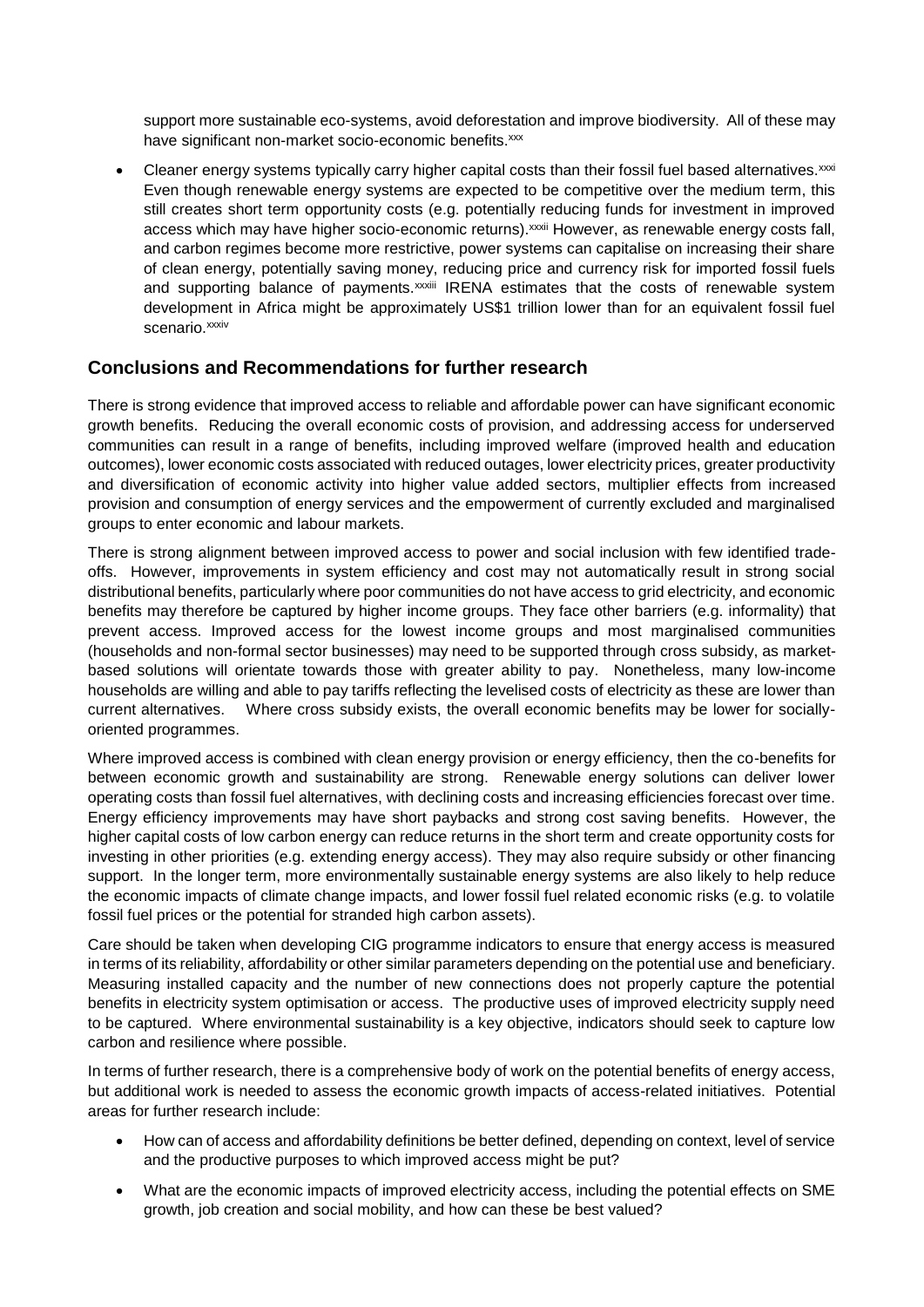How does improved access relate to economic growth for different sectors of the economy (manufacturing, services) and to different population segments?

**For more information please contact: iced.programming@uk.pwc.com**

#### **References**

For full bibliography please consult ICED Evidence Library Volume ECDEV004.

- ii The Department of Economic and Social Affairs of the United Nations Secretariat, 2013
- iii World Bank, 2014
- iv Steward Redqueen 2016;
- <sup>v</sup> Modi *et al.*, 2006
- vi World Bank, 2009, Modi et al, 2006
- vii OECD, 2014, Karakezi, (Unknown), IDS, 2013. The evidence of benefits for poor people of increased renewable electricity capacity: literature review. Ana Pueyo, Francisco Gonzalez, Chris Dent and Samantha DeMartino. September 2013
- viii UNICEF, 2009, Modi et al., 2006
- ix IEA, 2014

**.** 

- x IEA, 2014
- xi Oseni and Pollitt (2013) The Economic Costs of Unsupplied Electricity
- xii Steward Redqueen (2016[\) http://www.stewardredqueen.com/uploads/nieuws/what\\_is\\_the\\_link\\_between\\_power\\_and\\_jobs\\_in\\_uganda.pdf](http://www.stewardredqueen.com/uploads/nieuws/what_is_the_link_between_power_and_jobs_in_uganda.pdf) xiii Ahuja, D and Tatsutani, M
- xivChapple, A. and Bozovic, B. (2015) *DFID Private investment in clean energy, inclusive agribusiness and financial inclusion: evidence of impact: a rapid desk-based study*. Evidence on Demand
- xv See Wolpe and Reddy, 2010, as a good example
- xvi Sorrell, 2015
- xvii IEA, 2014
- xviii IIASA, 2012
- xix Stewart Redqueen 2016
- xx Energia, 2008, UNFPA, 2008; SIL International, 2011
- xxi IIASA 2012
- xxii AfDB, 2016
- xxiii Stern, 2006;
- xxiv IRENA 2016
- xxv WHO, 2016; Naeher *et al.*, 2007; Chafe *et al.*, 2015; Fullerton *et al.*, 2008
- xxvi OECD, 2016
- xxvii Carlson and Adriano, 2009; Patz et al 2005; Haines et al 2006
- xxviii Foster et al. 2011; Garg 2011

- xxx Rehfuess et al 2006; Miah et al 2009; Mahapatra and Mitchell 1999; Osei 1993
- xxxi Jacobs, 2012; Schmidt, 2014
- xxxii Colenbrander *et al.*, 2016
- xxxiii Lieberman and Dohert, 2008;
- xxxiv IRENA, 2012

<sup>i</sup> Pielke and Bazilian, 2013

xxix Carlson and Adriano, 1993; Baba, 2002; Mandal and Sengupta, 2006